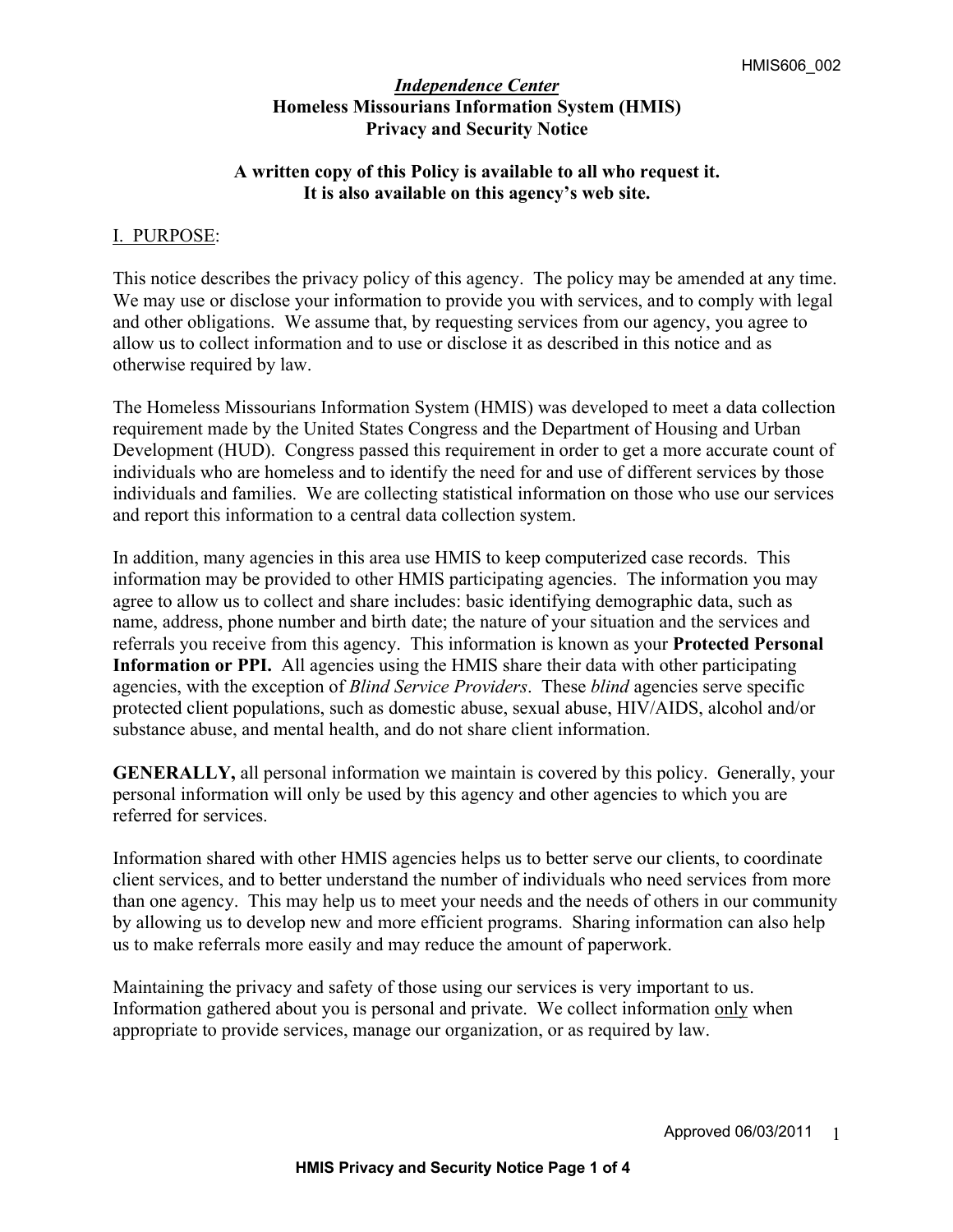### II. CONFIDENTIALITY RIGHTS:

This agency has a confidential policy that has been approved by its Board of Directors. This policy follows all HUD confidentiality regulations that are applicable to this agency, including those covering programs that receive HUD funding for homeless services. Separate rules apply for HIPPA privacy and security regulations regarding medical records.

This agency will use and disclose personal information from HMIS only in the following circumstances:

- 1. To provide or coordinate services to an individual.
- 2. For functions related to payment or reimbursement for services.
- 3. To carry out administrative functions including, but not limited to legal, audit, personnel, planning, oversight or management functions.
- 4. Databases used for research, where all identifying information has been removed.
- 5. Contractual research where privacy conditions are met.
- 6. Where a disclosure is required by law and disclosure complies with and is limited to the requirements of the law. Instances where this might occur are during a medical emergency, to report a crime against staff of the agency or a crime on agency premises, or to avert a serious threat to health or safety, including a person's attempt to harm himself or herself.
- 7. To comply with government reporting obligations.
- 8. In connection with a court order, warrant, subpoena or other court proceeding where disclosure is required.

# III. YOUR INFORMATION RIGHTS:

As a client receiving services at this agency, you have the following rights:

- 1. **Access to your record**. You have the right to review your HMIS record. At your request, we will assist in viewing the record within five working days.
- 2. **Correction of your record**. You have the right to request to have your record corrected so that information is up-to-date and accurate to ensure fairness in its use.
- 3. **Refusal**. Our ability to assist you depends on having certain personal identifying information. If you choose not to share the information we request, we reserve the right to decline to provide you with services as doing so could jeopardize our status as a service provider.
- 4. **Agency's Right to Refuse Inspection of an Individual Record**. Our agency may deny you the right to inspect or copy your personal information for the following reasons:
	- a. information is compiled in reasonable anticipation of litigation or comparable proceedings;
	- b. information about another individual other than the agency staff would be disclosed;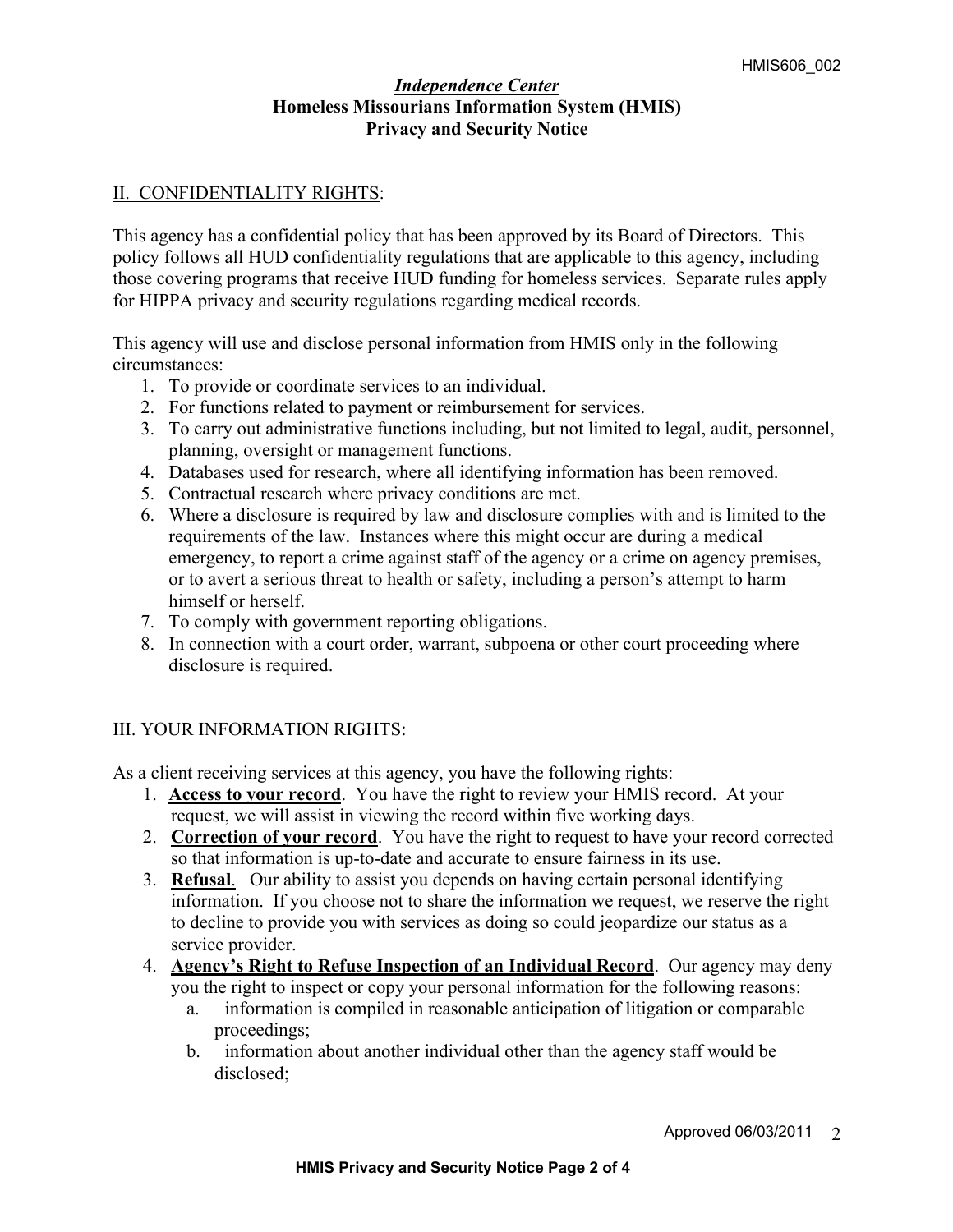- c. information was obtained under a promise of confidentiality other than a promise from this provider and disclosure would reveal the source of the information; or
- d. information, the disclosure of which would be reasonably likely to endanger the life or physical safety of any individual.
- 5. **Harassment.**The agency reserves the right to reject repeated or harassing requests for access or correction. However, if the agency denies your request for access or correction, you will be provided written documentation regarding your request and the reason for denial. A copy of that documentation will also be included in your client record.
- 6. **Grievance***.* You have the right to be heard if you feel that your confidentiality rights have been violated, if you have been denied access to your personal records, or if you have been put at personal risk, or harmed. Our agency has established a formal grievance process for you to use in such a circumstance.**To file a complaint or grievance you should contact our Compliance Officer, Jocelyn Hertich at: jhertich@independencecenter.org or 3148805405.**

# IV. HOW YOUR INFORMATION WILL BE KEPT SECURE:

Protecting the safety and privacy of individuals receiving services and the confidentiality of their records is of paramount importance to us. Through training, policies, procedures and software, we have taken the following steps to make sure your information is kept safe and secure:

- 1. The computer program we use has the highest degree of security protection available.
- 2. Only trained and authorized individuals will enter or view your personal information.
- 3. Your name and other identifying information will not be contained in HMIS reports that are issued to local, state or national agencies.
- 4. Employees receive training in privacy protection and agree to follow strict confidentiality standards before using the system.
- 5. The server/database/software only allows individuals access to the information. Only those who should see certain information will be allowed to see that information.
- 6. The server/database will communicate using 128-bit encryption-an Internet technology intended to keep information private while it is transported back and forth across the Internet. Furthermore, identifying data stored on the server is also encrypted or coded so that it cannot be recognized.
- 7. The server/database exists behind a firewall-a device meant to keep hackers/crackers/viruses/etc. away from the server.
- 8. The main database will be kept physically secure, meaning only authorized personnel will have access to the server/database.
- 9. System Administrators employed by the HMIS and the agency support the operation of the database. Administration of the database is governed by agreements that limit the use of personal information to providing administrative support and generating reports using aggregated information. These agreements further insure the confidentiality of your personal information.